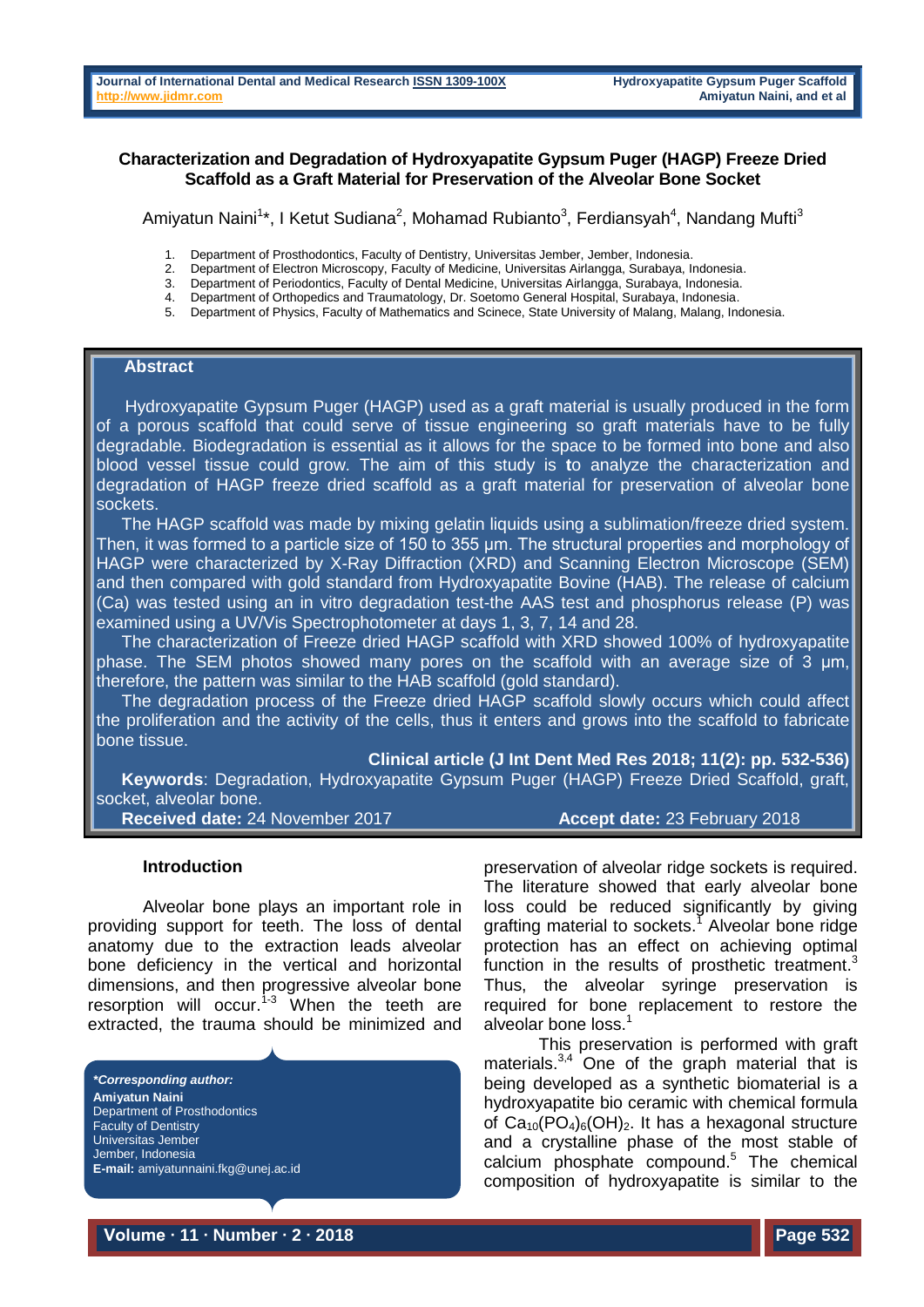inorganic component of human bone.<sup>6</sup> Hydroxyapatite also has a function to provide calcium and phosphate ions for bone regeneration process including osteointegration.<sup>7</sup> In previous research mentioned that hydroxyapatite could be synthesized from gypsum puger with similar characterization compared to 200 japan Hidrksiapatit as standard.<sup>8</sup> The production of hydroxyapatite gypsum puger (HAGP) is done by using freeze dried system.

Hydroxyapatite used as a graft material is usually produced in the form of a porous scaffold that could serve as a host for physiological biological activity of tissue engineering.<sup>9,10</sup> Implanted graft materials that have the right cellular affinity along with the potential for degradation are critical to the success of bone tissue engineering. Graft materials should have sufficient mechanical strength and also threedimensional porous structure to provide bone remodeling.<sup>11</sup> These graft materials have to be fully degradable and the degradation is ideally suited to osteogenic levels.<sup>12,13</sup> Biodegradation is essential as it allows for the space to be formed into bone and also blood vessel tissue could grow. Biodegradation could be imagined as a process in which the materials decompose into simpler components, reducing the complexity of chemical compounds by the activity of cell biological systems, simple physical damage, and chemical erosion. Physical damage is usually due to the release and destruction of ions.<sup>11,14</sup>

This study used HAGP scaffold and HAB scaffold as a comparator, because Hydroxyapatite from Bovine was often used in the central installation bank of biomaterials of Dr. Soetomo General Hospital as graft materials for bone regeneration. The purpose of this study was to analyze the characterization and degradation of HAGP freeze dried scaffold as a graft material for preservation of alveolar ridge sockets.

## **Materials and methods**

# **The Production of HAGP Scaffold**

Gypsum powder from puger was sieved until it obtained <50 μm in particle size. Diammonium Hydrogen Phosphate (DHP) was weighed with mechanical scales to make a solution with a concentration of 0.5 M. The gypsum powder was weighed to be mixed with DHP solution which was 5 grams of powder and

400 mL DHP solution. Then, the solution was heated into microwave (hydrothermal process) at 100 °C for 30 minutes. Next, the solution was washed with aquades and filtered several times using filter paper until the pH was neutral. The powder was dried by microwave at 50 °C for 5 hours. Four grams of hydroxyapatite were mixed with gelatinous fluid. Solid gelatin was melted with hot water at a temperature of 60 °C to 10% liquid gelatin. Four grams of Hydroxyapatite was mixed with gelatin solution to obtain 10 ml of mixed liquid which was then frozen and dried with a freeze-dried system. Then, it was crushed, milled and sieved until it obtained 150-355 μm in particle size.

# **Characterization of HAGP Scaffolds**

Compositional characterization was performed using XRD compared to the gold standard from HA Bovine, meanwhile for microstructural characterization was using SEM.

## **In Vitro Degradation Test of HAGP Scaffold**

In vitro degradation test of HAGP scaffold was performed in artificial saliva that designed similar to the oral cavity. Scaffold HAGP+PEG (Poly Ethilene Glycol) was immersed in 10 ml of artificial saliva up to 28 days. Then, the release of calcium (Ca) was tested using an in vitro degradation test-the AAS test and phosphorus release (P) was examined using a UV/Vis Spectrophotometer at days 1, 3, 7, 14 and 28.<sup>15</sup>

## **Statistical Analysis**

Normality test was performed using Kolmogorov Smirnov. Homogeneity test with Anova is used if the data distribution is normal; meanwhile Kruskal Wallis test is used if the data distribution is not normal.

## **Results**

# **Characterization of HAGP Materials**

The X-ray diffraction pattern (XRD) in the Hydroxyapatite Gypsum Puger (HAGP) was shown in Figure 1(a). There were three highest peaks in the XRD pattern on the HAGP scaffold that shown at d-spacing  $3.42546$  Å,  $3.08845$  Å, and 2.81286 Å. Also, figure 1(a) shows the three highest peaks on the HAB scaffold with the d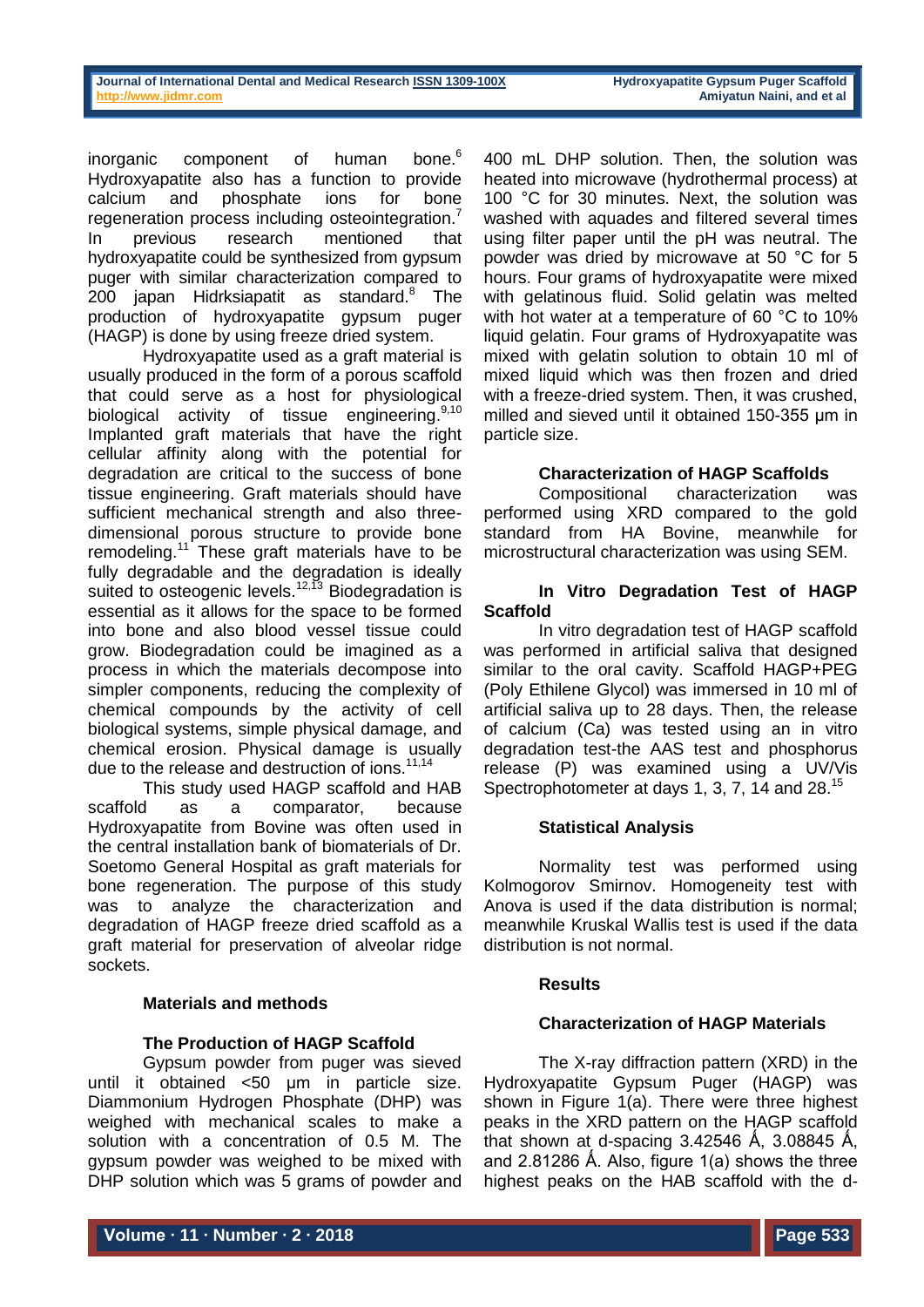spacing value of 2.79673 Å, 2.76307 Å, and 2.70481 Å. Figure  $1(b)$  shows a similar combination of XRD pattern of HAGP and HAB scaffold.

The SEM image in Figure 2(a) shows a spherical HAGP scaffold of 150 to 355 μm and was porous with a size of about 3 μm. Figure 2 (b) shows a spherical HAB scaffold of 150 to 355 μm and was porous with a size of about 3.26 μm.



**Figure 1.** Materials characterization: (a) analysis of X-ray diffraction (XRD) on upperHydroxyapatite Gypsum Puger (HAGP) scaffold and lower Hydroxyapatite Bovine Scaffold (HAB), (b) Combined HAGP scaffold and HAB scaffold



**Figure 2. a**



#### **Figure 2. b**

**Figure 2.** Scanning electron microscope (SEM): (a) on a Hydroxyapatite Gypsum Puger (HAGP) scaffold with 750x magnification. (b) Hydroxyapatite Bovine (HAB) Scaffold with 5000x magnification.



**Figure 3**. In vitro degradation of the release Ca and P ions on Hydroxyapatite Gypsum Puger (HAGP) scaffold and Hydroxyapatite Bovine (HAB) scaffold on days 1, 3, 7, 14, 28.

## **In Vitro Degradation Test of HAGP Scaffold**

Ca ion concentrations in the HAGP and HAB scaffolds as the controls were measured using AAS. HAGP and HAB scaffolds were immersed in the artificial saliva for 28 days (Figure 3). Ca ion concentration of HAGP scaffold was high on the first day of immersion and then decreased on days 3, 7, 14 to day 28. There were significant differences between groups of day 1, 3, 7, 14, and 28. Ca ion concentration in HAB scaffold was slightly increased at day 14 but decreased again at day 28. There was no significant difference between groups of 1, 3, 7, 14, and 28. There was no significant difference between HAGP and HAB scaffolds on day 7, whereas there were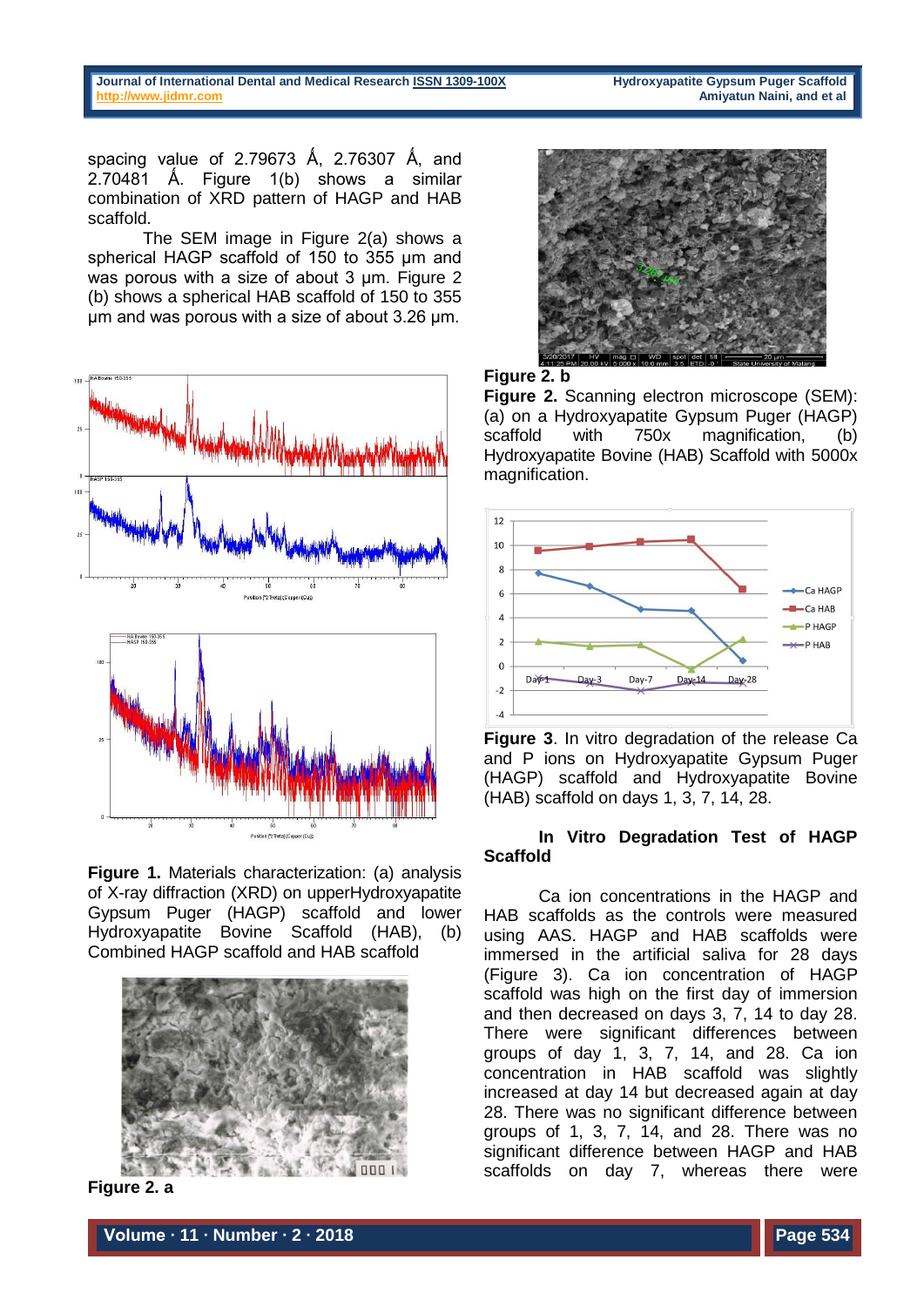significant differences on days 1,3,14 and 28 (Table 1).

The release of P ions on the HAGP and HAB scaffolds was measured using the Spectrophotometer that shown in Figure 3. The release of P ions on the HAGP scaffold slightly decreased at day 14 but, statistically, there was no significant difference between groups of day 1, 3, 7, 14 and 28. The release of P ions on the HAB scaffold was statistically stable and there was no significant difference between groups of day 1, 3, 7, 14, and 28. There were no significant differences between HAGP and HAB scaffolds on days 3 and 14 whereas there were significant differences on days 1, 7 and 28 (Table 2).

|             | Ca Release (x+SD) |                |                   |                |            |          |  |
|-------------|-------------------|----------------|-------------------|----------------|------------|----------|--|
| Scaffold    | Dav-1             | $Day-3$        | Day-              | Day-           | Day-       | р        |  |
|             |                   |                |                   | 14             | 28         |          |  |
| <b>HAGP</b> | $7.70 \pm$        | 6.63 $\pm$     | 4.73              | 4.60 $\pm$     | $0.46 \pm$ | $0.000*$ |  |
|             | 0.96 <sup>a</sup> | $0.65^{\rm b}$ | 土                 | $1.05^{\circ}$ | $1.28^{d}$ |          |  |
|             |                   |                | 0.93 <sup>c</sup> |                |            |          |  |
| <b>HAB</b>  | $9.55 \pm$        | 9.91 $\pm$     | 10.29             | 10.45          | $6.34 +$   | 0.168    |  |
|             | 0.36              | 1.51           | 土                 | ± 0.57         | 2.80       |          |  |
|             |                   |                | 3.73              |                |            |          |  |
| р           | $0.012*$          | $0.016*$       | 0.083             | $0.000*$       | $0.009*$   |          |  |

**Table 1.** Analysis of Ca release on in vitro degradation test. significant at  $\alpha = 0.05$ 

| Scaffold    | P Release $(x+SD)$ |                   |           |           |           |       |
|-------------|--------------------|-------------------|-----------|-----------|-----------|-------|
|             | $Dav-1$            | $_{\text{Dav-3}}$ | Day-7     | $Day-14$  | $Day-28$  | P     |
| <b>HAGP</b> | $2.05 +$           | $1.65 +$          | $1.79 +$  | $-0.22 +$ | $2.25 +$  | 0.436 |
|             | 1.51               | 2.26              | 2.57      | 1.97      | 1.66      |       |
| <b>HAB</b>  | $-0.94 +$          | $-1.39 \pm 1.39$  | $-2.01 +$ | $-1.32 +$ | $-1.42 +$ | 0.396 |
|             | 125                | 0.44              | 0.30      | 0.77      | 0.55      |       |
| P           | $0.021*$           | 0.072             | $0.026*$  | 0.341     | $0.006*$  |       |

**Table 2.** Analysis of *p* release on in vitro degradation test.

#### **Discussion**

In this study, the samples used were HAGP scaffold with freeze dried system and HAB scaffold as the gold standard. The characterization analysis of HAGP scaffold composition and HAB scaffold obtained eight peaks on XRD pattern, this showed 100% of hydroxyapatite purity level, and XRD pattern on HAGP scaffold was similar to HAB scaffold as the gold standard. These results indicate that HAGP was successfully synthesized into HAGP scaffold.<sup>8</sup>

Microstructures characterization of HAGP and HAB scaffolds using SEM obtained many pores on a scaffold with an average size of 3 μm.

This condition was highly conducive to cell activities, thus it enters and grows into the scaffold for bone remodeling and bone tissue engineering. 9-11, 17

The degradation test could be shown by the release of Ca and P ions on the HAGP scaffold during the immersion on days 1, 3, 7, 14 and 28 in artificial saliva. The results of the study showed that the concentration of Ca ion release of HAGP scaffold at the beginning of immersion was high however; it was decreasing on day 28. It also occurred on HAB scaffold that there was a slight increase at the beginning of immersion then decreased on day 28. This means that there is a molecular chain breaking process when Ca concentration is increased and there is a precipitation process when Ca concentration decreases with high Ca concentration at the beginning of HAGP scaffold immersion in artificial saliva. These results were similar to the studies of Monteiro et.al. and Silva et. al.<sup>15,18</sup>

The release of P ions on the HAGP scaffold slightly decreased at day 14, whereas the HAB scaffold control group was more stable. However, statistically, there was no significant difference between the immersion groups of  $1<sup>st</sup>$ ,  $3<sup>rd</sup>$ ,  $7<sup>th</sup>$ ,  $14<sup>th</sup>$ , and  $28<sup>th</sup>$  day in the HAGP scaffold group and the HAB scaffold control group. This suggests that the decrease in release of P may be related to the phosphate product precipitation of hydroxyapatite in artificial salivary materials. 19,20

The analysis using in vitro degradation test showed that both materials i.e., HAGP scaffold and HAB scaffold were degraded gradually. It was in accordance with previous researchers that the scaffold material should be slowly resorbed at some time until new bone forms to enter and grow with scaffold for bone tissue engineering.<sup>21</sup> The release of Ca and P from dissolved hydroxyapatite affects cell proliferation and metabolism. 20,22

## **Conclusions**

Characterization of compositions and microstructures of freeze dried HAGP scaffold by SRD test showed 100% hydroxyapatite purity levels and SEM obtained many pores on scaffolds with an average size of 3 um. The results were identical or contained the same pattern with HAB scaffold (gold standard). The freeze dried HAGP scaffold degradation process